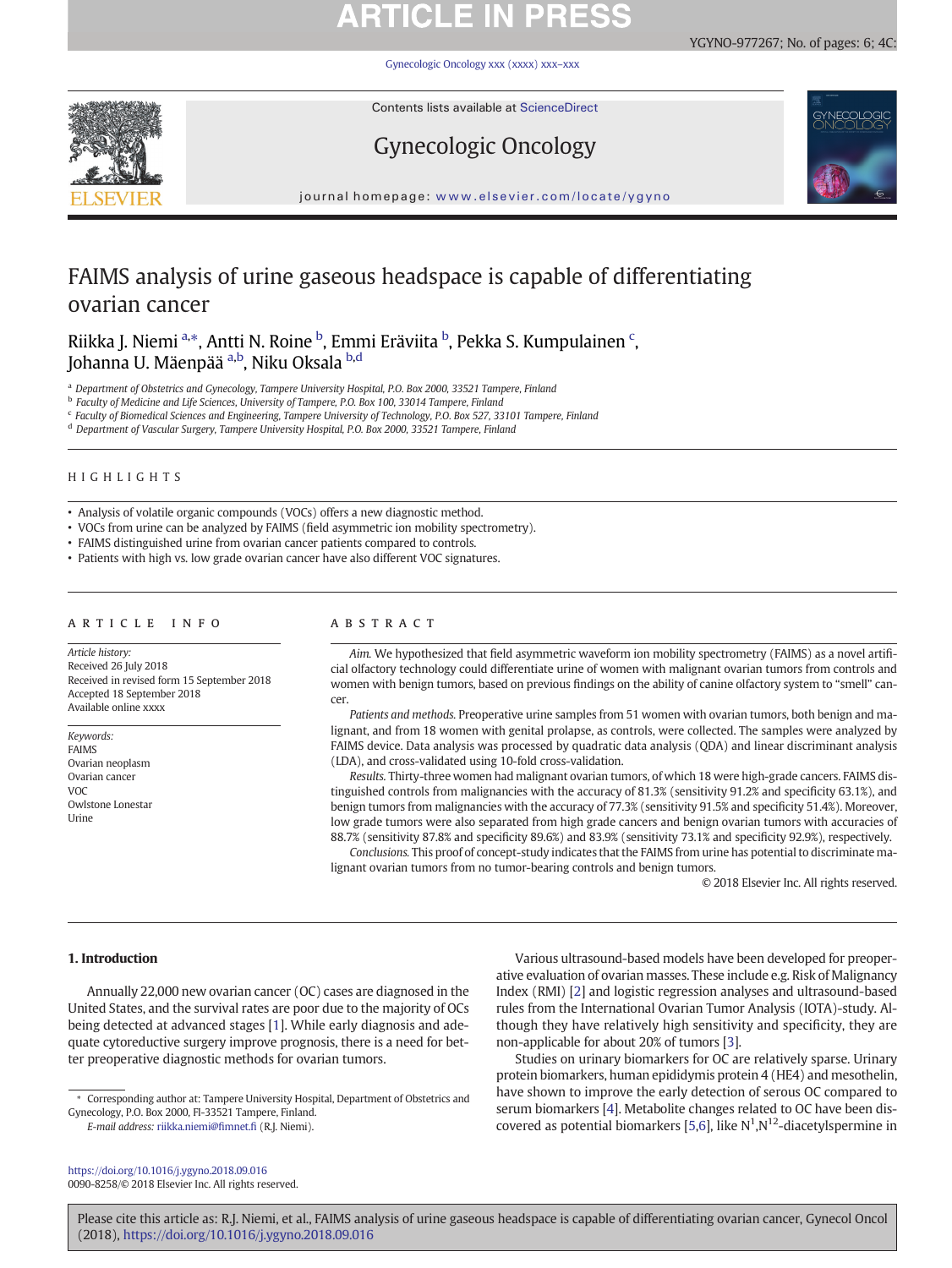polyamine analyses [[7](#page-4-0)]. In addition, circulating microRNAs have been shown to be abundant in urine of OC patients [\[8\]](#page-4-0).

Many diseases are linked to distinct odors caused by volatile organic compounds (VOCs) released into exhaled air, urine, blood and stool [[9](#page-4-0)]. Horvath et al. trained dogs to discriminate OC patients and healthy controls from tissue samples [\[10](#page-4-0)] and blood samples from cancer patients [[11\]](#page-4-0) with high accuracy. The costly training, limited working capacity and cultural factors have prevented the use of "sniffer dogs" in the clinic. Artificial olfaction with electronic devices could be easier to validate and adopt into clinical practice [\[9\]](#page-4-0).

Gas chromatography-mass spectrometry (GC–MS) has been used extensively in analysis of VOCs but it involves complex technology and has high costs. Electronic nose (eNose) technology provides a more economical and simpler way to qualitatively analyze VOCs. The technology mimics the working principle of mammalian olfactory system (Fig. 1). Ion mobility spectrometry (IMS) works according to the same principles, providing a qualitative VOC spectrum from the sample. Field asymmetric waveform IMS (FAIMS) is a modern and sensitive variant of IMS providing a high sensitivity and stability [[12\]](#page-4-0). The working principle of FAIMS is illustrated in [Fig. 2.](#page-2-0)

There is mounting evidence of the potential of eNose devices in detection of cancer from various sample media [[12\]](#page-4-0). FAIMS specifically has previously been shown to detect colorectal and pancreatic cancers from urine [\[13,14\]](#page-4-0). Detection of OC has been only attempted from cancer tissue [\[15](#page-4-0)]. Urine is a promising sampling method since it can be obtained non-invasively.

We hypothesized that FAIMS would be capable of differentiating the urine of women with OC from benign ovarian tumors and controls.

# 2. Materials and methods

# 2.1. Subjects and study design

Between May 2013 and March 2016, 60 women with an adnexal tumor scheduled for surgery gave a morning urine sample in the operation day at the Department of Obstetrics and Gynecology of Tampere University Hospital. They were all postmenopausal, and none of them had an ongoing treatment for cancer. After operation nine tumors were excluded due to their non-ovarian origin or a concurrent malignant tumor. The final sample size after exclusions was 51. Eighteen women scheduled for urinary incontinence or genital prolapse surgery were recruited as controls. The samples were stored at  $-70$  °C until analysis. Because of the proof-of-concept nature of the study, no power calculations could be done. The size of the study population was based on the experience from previous studies with similar technology [[16\]](#page-4-0).

The samples were defrosted and analyzed using Owlstone Lonestar (Owlstone Inc., Cambridge, United Kingdom) device which uses FAIMS technique. The sensor was coupled with ATLAS sampling unit (Owlstone Inc., Cambridge, United Kingdom) that standardizes the analytical conditions by controlling the temperature and dilution of the VOCs evaporated from the sample.

# 2.2. Protocol of FAIMS

For FAIMS analysis, we used settings previously described by Arasaradnam et al. [\[13](#page-4-0)]. The step-by-step analysis protocol was as follows:

- 1) Urine samples were first thawed at room temperature and analyzed in random order.
- 2) A 5 ml urine sample was aliquoted to a 30 ml glass vial and warmed to 40 °C.
- 3) Once the sample achieved the target temperature, three consecutive scans were conducted to minimize the effect of scan-to-scan variation.
- 4) After the analysis, the sample vial was removed from the sampling unit and a vial of 5 ml of purified water was placed in to the chamber.
- 5) The vapour released from the purified water acts as a cleaning agent that removes the carry-over effect of trace VOCs from the urine sample that are retained in the sensor. Five consecutive scans with purified water were conducted.

The next urine sample was placed to the sampling chamber and the process was repeated. To ensure stable and clean carrier gas for the system, we utilized standard pressurized clean air that was cleaned from residual humidity with a silica gel filter and from residual VOCs with activated charcoal filter before entering the system. We used the flow settings recommended by the manufacturer for urine samples: The flow rate over the sample was 500 ml/min, which was mixed to 2000 ml/min stream of clean air for a total flow of 2500 ml/min for the sensor. The FAIMS scanning settings used were also ones provided by the manufacturer: Dispersion field from 0 to 90% was scanned in 51 steps and compensation voltage from  $-6$  to  $+6$  V was scanned in 512 steps. Each scan contains two ion windows, one for negative and one for positive ions. One window is produced by the negative ions



Fig. 1. The working principle of mammary and eNose compared A) VOCs enter a sampling unit where the humidity, the temperature and the concentration of the sample are optimized. B) Optimized sample enters the sensor unit where different VOCs attach to different areas of the sensor and produce electrical currents. C) Electrical currents are referred to a computing system for analysis where they are associated with previously gathered information. D) A result of the analysis is produced.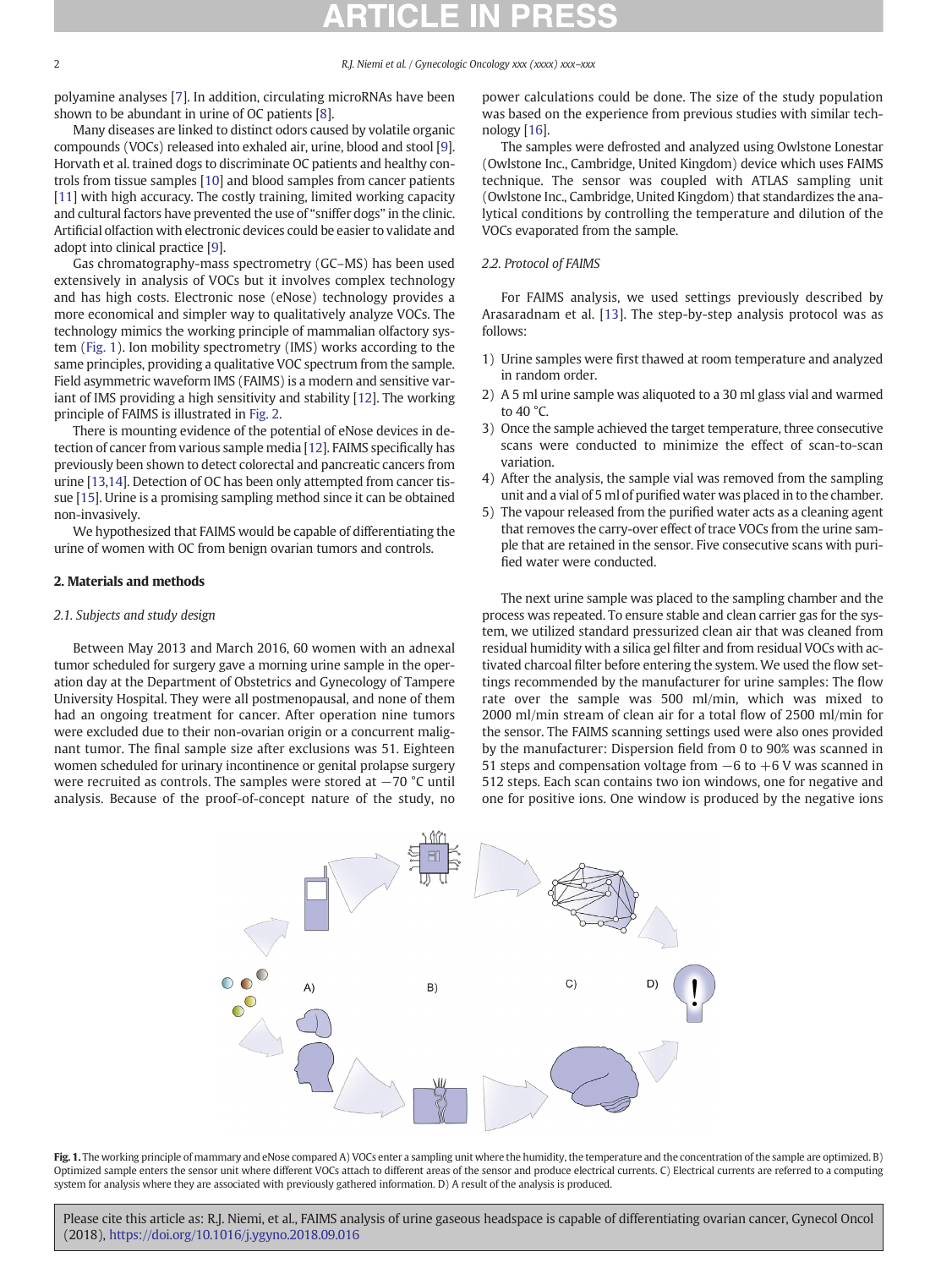<span id="page-2-0"></span>

Fig. 2. Illustration on the working principle of FAIMS A) Sample vial is placed in to the sampling chamber where VOCs are released from the sample. VOCs are then transferred to the analyzer by clean air flow. B) In the analyzer, VOCs are first ionized by a radioactive isotope and gain electrical charge. C) Ionized VOCs enter separation area where they are alternately exposed to high and low electric fields between the electric plates. The plates also have a baseline compensation voltage that is periodically adjusted. The different properties of VOCs cause them to travel at different speed in the separation chamber and behave differently in high and low electric fields. This results in separation of the VOCs according to their charge, shape and mass. D) At the last stage of the analysis, VOCs collide with detectors, creating electric currents that create a unique spectrum for each molecular mixture.

that collide the positive detector and the other is produced by the positive ions that collide the negative detector, respectively. The detectors are illustrated in Fig. 2.

The ion window is a spectrum that has compensation voltage on the X axis and dispersion field on the Y axis as seen in Fig. 3. The compensation voltage is the base voltage between the electric plates in the separation part of the FAIMS sensor. This biases the ion flow either towards negative or positive plate. The dispersion field strength represents the strength of the electrical field between the plates as a percentage of the maximum field that can be created by the system. The ion window is compiled by adjusting the dispersion field strength stepwise and on each step scanning the selected compensation voltage range at each step. The scans were saved on the hard drive of the Lonestar system from which they were transferred to an USB drive for statistical analysis.

### 2.3. Statistical methods

The last of the three scans from the urine sample was found to be equal in performance when compared to the average of three scans, and was taken for analysis. One scan consists of a matrix of 52,200 measurement values, including both positive and negative ion window. The areas with no response were removed and the remaining signal was downsampled, selecting every other line and column of the scan, leaving 1536 points for each measurement.

Forward feature selection with linear discriminant analysis (LDA) and quadratic discriminant analysis (QDA) were utilized to find discriminating features from each group. Both LDA and QDA seek a classifier that is optimal for discrimination of the groups. LDA is a special case of QDA where the covariance of each group is assumed to be equal which results in a linear discriminator whereas QDA allows the covariances to differ which also enables quadratic, parable-shaped discriminators. Because LDA is a simpler method, it is preferred as the first option to test. The results were cross-validated by 10-fold cross-validation to avoid overfitting. In this method, the dataset is divided into 10 groups. One group is then excluded from the dataset and the remaining nine groups are used to create the classification parameters as the training set. The excluded group is then classified using these parameters. Since, due to random division for the cross validation, the classification



Fig. 3. Average FAIMS spectrum from a patient with ovarian cancer and from a control Stars indicate the areas of the spectrum that yielded optimum discrimination of the two groups. Compensation voltage is on X-axis and dispersion field strength is on Y-axis.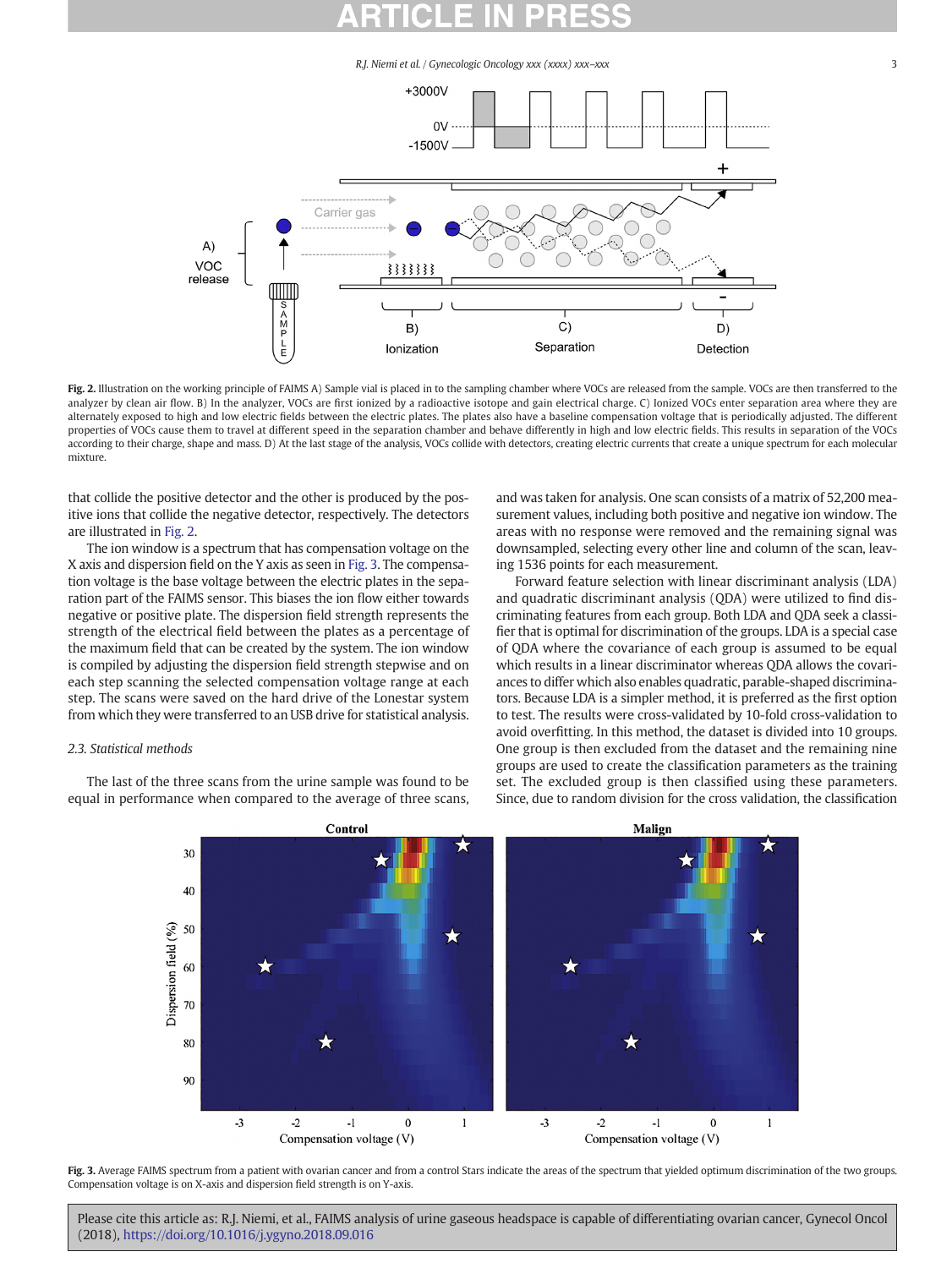parameters change to a certain extend in every run, the process was repeated 100 times to reduce the effect of variation and to calculate averages and standard deviations for classification results. The analysis was conducted with MATLAB R2017b (MathWorks Inc., Natick, MA, USA).

### 3. Results

Characteristics of the final study population are presented in Table 1. The averages and standard deviations of the 100 runs of QDA and LDA analysis are given in [Table 2.](#page-4-0) The performances of QDA and LDA seem to be mostly equal yet there is a notable difference in comparisons of benign tumors with low grade vs. high grade malignant tumors, respectively. The data produced by FAIMS is nonlinear by nature [\[17](#page-4-0)], and it is likely that nonlinear methods such as QDA yield better results in most cases, especially when the differences between groups are less distinct. By QDA analysis, benign ovarian tumors were distinguished from malignant tumors with sensitivity and specificity of 91.5% and 51.4%, respectively. However, the specificity improved to 79.7% when they were compared only to high-grade ovarian cancers. Even low grade ovarian malignancies were discriminated from high grade ovarian cancers with sensitivity of 87.8% and specificity of 89.6%, and from benign ovarian tumors with sensitivity of 73.1% and specificity of 92.9%, respectively.

[Fig. 3](#page-2-0) shows average FAIMS outputs from urine sample of a control and of a woman with ovarian cancer.

### 4. Discussion

This study provides preliminary evidence that FAIMS analysis of VOCs can discriminate urine samples from OC patients, patients with non-malignant tumors and healthy controls. High grade ovarian cancers seem to be separated from low grade ovarian cancers, benign ovarian tumors and controls.

The study further demonstrates that OC is associated with distinct odor [\[18](#page-4-0)–20]. The fact that this phenomenon is apparent in urine suggests that a systemic process is involved. It is apparent that metastatic, systemic cancer may elicit profound changes in urine composition that may be an indication of decreasing renal function. However, in the case of colorectal cancer, even early stage cancers could be detected [[13\]](#page-4-0). There is in fact mounting body of evidence that cancer releases VOCs to systemic circulation that consequently are released through alveoli to breath and via glomerular filtration to urine [[21](#page-4-0)]. This suggests that breath and urine can be considered alternative sampling methods for same VOCs. The feasibility of FAIMS/IMS has been demonstrated in both sampling sources [\[13,22](#page-4-0)]. Reliable sampling from exhaled breath is challenging [[23\]](#page-4-0) and the performance of breath VOC analysis in OC seems to be inferior to our results obtained from urine [[18,](#page-4-0)[24\]](#page-5-0). Since

| Table 1                               |
|---------------------------------------|
| Demographic data of study population. |

urine can be obtained non-invasively, we consider it as a more promising sampling source for VOC analysis in OC.

VOCs in different sample mediums and cancers seem to have common features, which are related to oxidation such as benzene derivatives [[13,18,21](#page-4-0)]. The metabolic origin and function of most of these VOCs are unclear. They can originate from endogenous and exogenous sources and may thus be a result also from environmental exposure instead of the cancer [\[21](#page-4-0)]. In this study we achieved a good discrimination of high grade and low grade cancers. It has been suggested that KRAS and TP3 mutations play a role as a watershed in development of high or low grade serous OC, i.e. type I and II OCs [\[25](#page-5-0)]. These single mutations have resulted in VOC changes in cellular model [\[26](#page-5-0)] that reflect those found in urine in other cancers [\[13](#page-4-0)]. We speculate that the VOC alterations concerning various mutations should be studied in future also in ovarian cancer.

This study must be considered as preliminary, and the results should be verified in larger patient cohorts with this repeatable method. However, there is urgent need for early detection of especially aggressive type II OCs, with an ultimate goal to improve the prognosis of this devastating disease [\[25](#page-5-0)]. An important topic in future FAIMS research is to examine if cytoreductive surgery and immunosuppressive therapy have influences on VOC emissions of urine samples. FAIMS technology itself has advantages compared to GC–MS- and eNose implications; the technology by nature is sensitive to trace concentrations of molecules, is considerably more economical than MS-based methods, and does not suffer stability problems of other eNose technologies [[27\]](#page-5-0). In contrast to canine studies, FAIMS is standardized and repeatable, whereas it is almost impossible to replicate research settings of canine studies because of variation in dogs.

Our study has also limitations. First, the present results cannot as such be generalized to unselected populations, but rather should be considered valid in the setting of tertiary hospitals, as part of the diagnostic work-up of adnexal tumors. Second, the number of analyzed urine samples was quite small. However, the proportions of three patient groups (controls, benign and malignant tumors) were balanced. Third, the considerable number of low malignant potential and borderline ovarian tumors in our study certainly has an influence on our results comparing benign and malignant ovarian tumors, and may have contributed to the rather great deviation seen between comparisons of benign tumors and all or low-grade malignant tumors. However, the comparisons between benign ovarian tumors or controls and high grade ovarian tumors are more accurate and specific. Fourth, the storage time of our samples was several years, which may have reduced the VOC emissions and thus differences between groups, as has been shown in a recent study examining the effect of storage on VOC profiles of urine [\[28](#page-5-0)]. In addition, the effects of the diet and possible medications may have had influence on the concentration and composition of urine although the samples were collected in the morning after at least 4 h

| Malignant tumors                                                                                                                                                                                                                                                                                                      |                                                                                                                         | Benign tumors                                                                                                                                                    | Controls                                                                    |
|-----------------------------------------------------------------------------------------------------------------------------------------------------------------------------------------------------------------------------------------------------------------------------------------------------------------------|-------------------------------------------------------------------------------------------------------------------------|------------------------------------------------------------------------------------------------------------------------------------------------------------------|-----------------------------------------------------------------------------|
| 33<br>64<br>$(51 - 82)$<br>Low grade cancers (15)<br>- mucinous adenocarcinoma Stage IA and IC $(1 + 1)$<br>- endometrioid adenocarcinoma Stage IA (1)<br>- mucinous borderline Stage IA (5)<br>- serous borderline Stage IA (4)<br>- Sertoli-Leydig cell tumor Stage IIIC (1)<br>- Granulosa cell tumor Stage IA (2) | High grade cancers (18)<br>- carcinosarcoma<br>Stage IIIC (1)<br>- high grade serous adenocarcinoma<br>• Stage IC $(1)$ | 18<br>64<br>$(51 - 73)$<br>Serous cystadenoma (9)<br>Mucinous cystadenoma (1)<br>Fibroma (2)<br>Simple cyst (3)<br>Endometriotic cyst (2)<br>Necrotized cyst (1) | 18<br>71<br>$(55 - 83)$<br>Genital prolapse or urinary<br>incontinence (18) |
|                                                                                                                                                                                                                                                                                                                       |                                                                                                                         | • Stage IIC $(1)$                                                                                                                                                |                                                                             |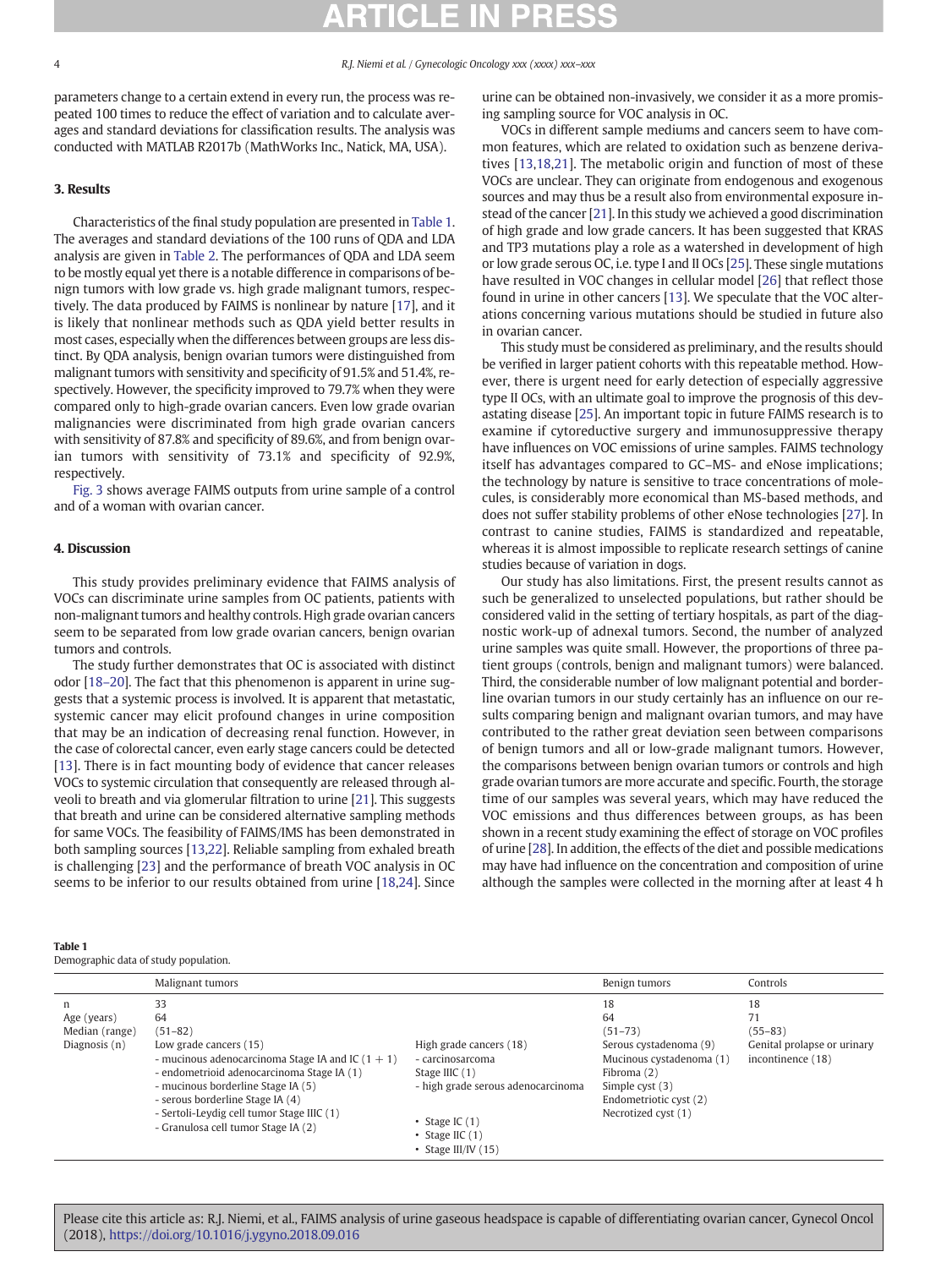### <span id="page-4-0"></span>Table 2

Results of FAIMS signal data and QDA and LDA classification.

| Classification pairs                                 | QDA                   |                       |                       | <b>LDA</b>            |                       |                       |
|------------------------------------------------------|-----------------------|-----------------------|-----------------------|-----------------------|-----------------------|-----------------------|
|                                                      | Accuracy (%)          | Sensitivity (%)       | Specificity (%)       | Accuracy (%)          | Sensitivity (%)       | Specificity (%)       |
|                                                      | $(\pm 2 \text{ Std})$ | $(\pm 2 \text{ Std})$ | $(\pm 2 \text{ Std})$ | $(\pm 2 \text{ Std})$ | $(\pm 2 \text{ Std})$ | $(\pm 2 \text{ Std})$ |
| Benign ovarian tumors vs. controls                   | 91.9                  | 93.4                  | 90.4                  | 86.1                  | 86.0                  | 86.1                  |
|                                                      | $(\pm 9.8)$           | $(\pm 11.4)$          | $(\pm 14.4)$          | $(\pm 9.6)$           | $(\pm 11.2)$          | $(\pm 12.2)$          |
| Controls vs. malignant ovarian tumors                | 81.3                  | 91.2                  | 63.1                  | 81.2                  | 90.4                  | 64.3                  |
|                                                      | $(\pm 8.2)$           | $(\pm 7.2)$           | $(\pm 16.0)$          | $(\pm 5.8)$           | $(\pm 5.2)$           | $(\pm 12.8)$          |
| Controls vs. high grade ovarian cancers              | 81.9                  | 89.1                  | 74.6                  | 82.1                  | 88.7                  | 75.6                  |
|                                                      | $(\pm 5.2)$           | $(\pm 2.8)$           | $(\pm 9.6)$           | $(\pm 6.0)$           | $(\pm 3.2)$           | $(\pm 11.8)$          |
| Benign vs. malignant ovarian tumors                  | 77.3                  | 91.5                  | 51.4                  | 65.9                  | 87.1                  | 27.1                  |
|                                                      | $(\pm 13.8)$          | $(\pm 6.4)$           | $(\pm 32.0)$          | $(\pm 13.8)$          | $(\pm 9.0)$           | $(\pm 38.6)$          |
| Benign ovarian tumors vs. low grade ovarian cancers  | 83.9                  | 73.1                  | 92.9                  | 59.3                  | 35.9                  | 78.8                  |
|                                                      | $(\pm 23.4)$          | $(\pm 41.4)$          | $(\pm 11.4)$          | $(\pm 7.0)$           | $(\pm 14.0)$          | $(\pm 5.8)$           |
| Benign ovarian tumors vs. high grade ovarian cancers | 82.5                  | 85.3                  | 79.7                  | 82.5                  | 85.0                  | 79.9                  |
|                                                      | $(\pm 10.0)$          | $(\pm 15.0)$          | $(\pm 12.0)$          | $(\pm 9.6)$           | $(\pm 15.0)$          | $(\pm 11.2)$          |
| Low grade vs. high grade ovarian cancers             | 88.7                  | 87.8                  | 89.6                  | 82.0                  | 84.3                  | 79.7                  |
|                                                      | $(\pm 11.2)$          | $(\pm 12.8)$          | $(\pm 16.6)$          | $(\pm 10.8)$          | $(\pm 16.0)$          | $(\pm 13.4)$          |

QDA, quadratic data analysis; LDA, linear data analysis.

fasting. The fact that the highest discrimination rate was achieved for benign tumors and controls suggests that there is a degree of bias between patient groups. This may also result from the larger and more heterogenous nature of cancer group.

## 5. Conclusion

According to our results, we propose that the VOC signature of urine of ovarian cancer patients can be recognized by FAIMS and that it has potential for being a non-invasive method in the detection of ovarian malignancy. Our novel study encourages us to examine further possibilities of FAIMS for diagnostics and follow-up of gynecological malignancies.

### Funding

The study was supported by the Finnish Cancer Foundation (J.M. Grant MS738), Competitive Research Funding of Tampere University Hospital (J.M. Grant 9U036, N.O. Grants 150618, 9S045, 9T044, 9V044, 151B03 and 9U042), Tampere Tuberculosis Foundation (N.O. Grant) and Emil Aaltonen Foundation (N.O. Grant).

### Role of the funding source

Researchers received funding for governmental bodies and nonprofit organizations. These parties had no role in planning and execution of the study or in the analysis and writing process of the article.

### Conflict of interest statement

RJN, EE and JUM declare no conflicts of interest. NO, PSK and ANR are shareholders of Olfactomics Ltd. which is about to commercialize proprietary technology for the detection of diseases by ion mobility spectrometry.

## Ethical conduct of research

All participants gave their informed consent to the study, and the investigation was approved by the Ethic committee of Tampere University Hospital.

# Acknowledgements

The authors thank medical student Elina Jokiniitty for technical assistance.

### References

[1] [K.D. Miller, R.L. Siegel, C.C. Lin, A.B. Mariotto, J.L. Kramer, J.H. Rowland, et al., Cancer](http://refhub.elsevier.com/S0090-8258(18)31235-6/rf0005) [treatment and survivorship statistics, 2016, CA Cancer J. Clin. 66 \(2016\) 271](http://refhub.elsevier.com/S0090-8258(18)31235-6/rf0005)–289.

- [2] [I. Jacobs, D. Oram, J. Fairbanks, J. Turner, C. Frost, J.G. Grudzinskas, A risk of malignancy](http://refhub.elsevier.com/S0090-8258(18)31235-6/rf0010) [index incorporating CA 125, ultrasound and](http://refhub.elsevier.com/S0090-8258(18)31235-6/rf0010) menopausal status for the accurate preop[erative diagnosis of ovarian cancer, Br. J. Obstet. Gynaecol. 97 \(1990\) 922](http://refhub.elsevier.com/S0090-8258(18)31235-6/rf0010)–929.
- [3] [J. Kaijser, Towards an evidence-based approach for diagnosis and management of](http://refhub.elsevier.com/S0090-8258(18)31235-6/rf0015) adnexal masses: fi[ndings of the international ovarian tumour analysis \(IOTA\) stud](http://refhub.elsevier.com/S0090-8258(18)31235-6/rf0015)[ies, Facts Views Vis. Obgyn. 7 \(2015\) 42](http://refhub.elsevier.com/S0090-8258(18)31235-6/rf0015)–59.
- [4] [I. Hellstrom, K.E. Hellstrom, fTwo novel biomarkers, mesothelin and HE4, for diag](http://refhub.elsevier.com/S0090-8258(18)31235-6/rf0020)[nosis of ovarian carcinoma, Expert Opin. Med. Diagn. 5 \(2011\) 227](http://refhub.elsevier.com/S0090-8258(18)31235-6/rf0020)–240.
- [5] [J.J. Sandow, A. Rainczuk, G. Infusini, M. Makanji, M. Bilandzic, A.L. Wilson, et al., Dis](http://refhub.elsevier.com/S0090-8258(18)31235-6/rf0025)[covery and validation of novel protein biomarkers in ovarian cancer patient urine,](http://refhub.elsevier.com/S0090-8258(18)31235-6/rf0025) [Proteomics Clin. Appl. 12 \(2018\), e1700135.](http://refhub.elsevier.com/S0090-8258(18)31235-6/rf0025) .
- [6] [O. Turkoglu, A. Zeb, S. Graham, T. Szyperski, J.B. Szender, K. Odunsi, et al., Metabolo](http://refhub.elsevier.com/S0090-8258(18)31235-6/rf0030)[mics of biomarker discovery in ovarian cancer: a systematic review of the current](http://refhub.elsevier.com/S0090-8258(18)31235-6/rf0030) [literature, Metabolomics 12 \(2016\) 60.](http://refhub.elsevier.com/S0090-8258(18)31235-6/rf0030)
- R.J. Niemi, A.N. Roine, M.R. Hakkinen, P.S. Kumpulainen, T.A. Keinanen, J.J [Vepsalainen, et al., Urinary polyamines as biomarkers for ovarian cancer, Int. J.](http://refhub.elsevier.com/S0090-8258(18)31235-6/rf0035) [Gynecol. Cancer 27 \(2017\) 1360](http://refhub.elsevier.com/S0090-8258(18)31235-6/rf0035)–1366.
- [8] [V. Mandilaras, M. Vernon, M. Meryet-Figuière, K. Karakasis, B. Lambert, L. Poulain,](http://refhub.elsevier.com/S0090-8258(18)31235-6/rf0040) [et al., Updates and current challenges in microRNA research for personalized med](http://refhub.elsevier.com/S0090-8258(18)31235-6/rf0040)[icine in ovarian cancer, Expert. Opin. Biol. Ther. 17 \(2017\) 927](http://refhub.elsevier.com/S0090-8258(18)31235-6/rf0040)–943.
- [9] [G. Lippi, G. Cervellin, Canine olfactory detection of cancer versus laboratory testing:](http://refhub.elsevier.com/S0090-8258(18)31235-6/rf0045) [myth or opportunity? Clin. Chem. Lab. Med. 50 \(2012\) 435](http://refhub.elsevier.com/S0090-8258(18)31235-6/rf0045)–439.
- [10] [G. Horvath, G.A. Jarverud, S. Jarverud, I. Horvath, Human ovarian carcinomas de](http://refhub.elsevier.com/S0090-8258(18)31235-6/rf0050)tected by specifi[c odor, Integr. Cancer Ther. 7 \(2008\) 76](http://refhub.elsevier.com/S0090-8258(18)31235-6/rf0050)–80.
- [11] [G. Horvath, H. Andersson, G. Paulsson, Characteristic odour in the blood reveals](http://refhub.elsevier.com/S0090-8258(18)31235-6/rf0055) [ovarian carcinoma, BMC Cancer 10 \(2010\) 643.](http://refhub.elsevier.com/S0090-8258(18)31235-6/rf0055)
- [12] [J.A. Covington, M.P. van der Schee, A.S. Edge, B. Boyle, R.S. Savage, R.P. Arasaradnam, The](http://refhub.elsevier.com/S0090-8258(18)31235-6/rf0060) [application of FAIMS gas analysis in medical diagnostics, Analyst 140 \(2015\)](http://refhub.elsevier.com/S0090-8258(18)31235-6/rf0060) [6775](http://refhub.elsevier.com/S0090-8258(18)31235-6/rf0060)–6781.
- [13] [R.P. Arasaradnam, M.J. McFarlane, C. Ryan-Fisher, E. Westenbrink, P. Hodges, M.G.](http://refhub.elsevier.com/S0090-8258(18)31235-6/rf0065) [Thomas, et al., Detection of colorectal cancer \(CRC\) by urinary volatile organic com](http://refhub.elsevier.com/S0090-8258(18)31235-6/rf0065)[pound analysis, PLoS One 9 \(2014\), e108750. .](http://refhub.elsevier.com/S0090-8258(18)31235-6/rf0065)
- [14] [R.P. Arasaradnam, A. Wicaksono, H. O'Brien, H.M. Kocher, J.A. Covington, T.](http://refhub.elsevier.com/S0090-8258(18)31235-6/rf0070) [Crnogorac-Jurcevic, Noninvasive diagnosis of pancreatic cancer through detec](http://refhub.elsevier.com/S0090-8258(18)31235-6/rf0070)[tion of volatile organic compounds in urine, Gastroenterology 154 \(2018\)](http://refhub.elsevier.com/S0090-8258(18)31235-6/rf0070) 485–[487.](http://refhub.elsevier.com/S0090-8258(18)31235-6/rf0070)
- [15] [G. Horvath, J. Chilo, T. Lindblad, Different volatile signals emitted by human ovarian](http://refhub.elsevier.com/S0090-8258(18)31235-6/rf0075) [carcinoma and healthy tissue, Future Oncol. 6 \(2010\) 1043](http://refhub.elsevier.com/S0090-8258(18)31235-6/rf0075)–1049.
- [16] [A. Roine, E. Veskimae, A. Tuokko, P. Kumpulainen, J. Koskimaki, T.A. Keinanen, et al.,](http://refhub.elsevier.com/S0090-8258(18)31235-6/rf0080) [Detection of prostate cancer by an electronic nose: a proof of principle study, J. Urol.](http://refhub.elsevier.com/S0090-8258(18)31235-6/rf0080) [192 \(2014\) 230](http://refhub.elsevier.com/S0090-8258(18)31235-6/rf0080)–234.
- [17] [D. Guo, Y. Wang, L. Li, X. Wang, J. Luo, Precise determination of nonlinear function of](http://refhub.elsevier.com/S0090-8258(18)31235-6/rf0085) [ion mobility for explosives and drugs at high electric](http://refhub.elsevier.com/S0090-8258(18)31235-6/rf0085) fields for microchip FAIMS, J. [Mass Spectrom. 50 \(2015\) 198](http://refhub.elsevier.com/S0090-8258(18)31235-6/rf0085)–205.
- [18] [H. Amal, D.Y. Shi, R. Ionescu, W. Zhang, Q.L. Hua, Y.Y. Pan, et al., Assessment of ovar](http://refhub.elsevier.com/S0090-8258(18)31235-6/rf0090)[ian cancer conditions from exhaled breath, Int. J. Cancer 136 \(2015\) 614.](http://refhub.elsevier.com/S0090-8258(18)31235-6/rf0090)
- [G. Horvath, H. Andersson, S. Nemes, Cancer odor in the blood of ovarian cancer pa](http://refhub.elsevier.com/S0090-8258(18)31235-6/rf0095)[tients: a retrospective study of detection by dogs during treatment, 3 and 6 months](http://refhub.elsevier.com/S0090-8258(18)31235-6/rf0095) [afterward, BMC Cancer 13 \(2013\) 396](http://refhub.elsevier.com/S0090-8258(18)31235-6/rf0095).
- [20] [G. Horvath, J. Chilo, T. Lindblad, Different volatile signals emitted by human ovarian](http://refhub.elsevier.com/S0090-8258(18)31235-6/rf0100) [carcinoma and healthy tissue, Future Oncol. 6 \(2010\) 1043](http://refhub.elsevier.com/S0090-8258(18)31235-6/rf0100)–1049.
- [21] [H. Haick, Y.Y. Broza, P. Mochalski, V. Ruzsanyi, A. Amann, Assessment, origin, and im](http://refhub.elsevier.com/S0090-8258(18)31235-6/rf0105)[plementation of breath volatile cancer markers, Chem. Soc. Rev. 43 \(2014\)](http://refhub.elsevier.com/S0090-8258(18)31235-6/rf0105) 1423–[1449](http://refhub.elsevier.com/S0090-8258(18)31235-6/rf0105).
- [22] [M. Westhoff, P. Litterst, L. Freitag, W. Urfer, S. Bader, J.I. Baumbach, Ion mobil](http://refhub.elsevier.com/S0090-8258(18)31235-6/rf0110)[ity spectrometry for the detection of volatile organic compounds in exhaled](http://refhub.elsevier.com/S0090-8258(18)31235-6/rf0110) [breath of patients with lung cancer: results of a pilot study, Thorax 64](http://refhub.elsevier.com/S0090-8258(18)31235-6/rf0110) [\(2009\) 744](http://refhub.elsevier.com/S0090-8258(18)31235-6/rf0110)–748.
- [23] [C. Lourenco, C. Turner, Breath analysis in disease diagnosis: methodological consid](http://refhub.elsevier.com/S0090-8258(18)31235-6/rf0115)[erations and applications, Metabolites 4 \(2014\) 465](http://refhub.elsevier.com/S0090-8258(18)31235-6/rf0115)–498.